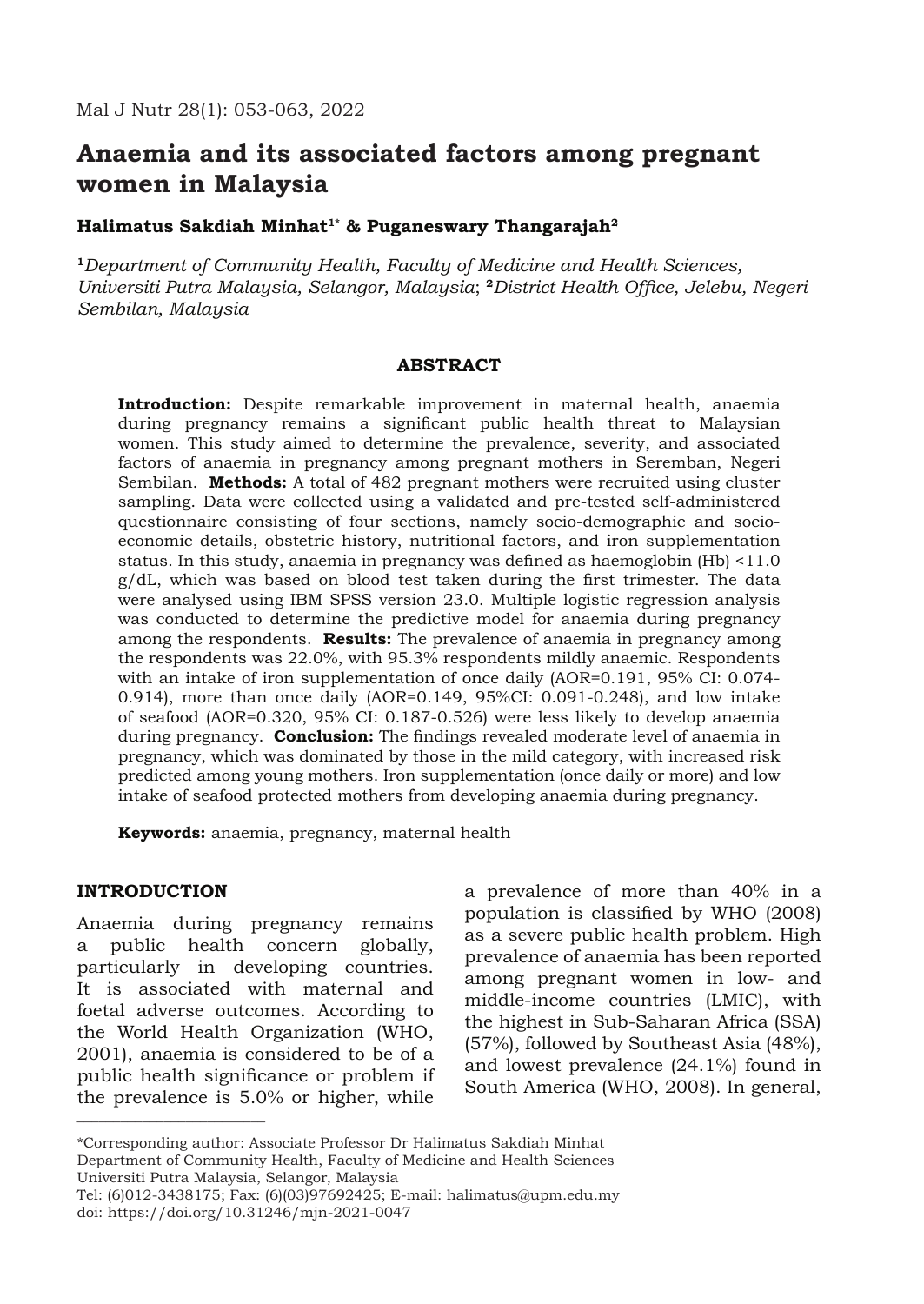Pasricha & Drakesmith (2016) assumed that 50% of the cases of anaemia are due to iron deficiency, in which WHO (2015) reported iron deficiency anaemia (IDA) being one of the top ten contributors to global burden of disease. Pregnancy is associated with increased iron demand and therefore increases the risk of iron deficiency anaemia.

According to Milman (2008), women who become pregnant require favourable iron status to ensure good well-being of the mother, development of the foetus, and maturity of the newborn infant. In another study, Milman (2015) also reported the various negative impacts of IDA on the foetus and newborn, which include impaired brain development, premature birth, low birth weight for gestational age, and birth complications.

High prevalence of anaemia in pregnancy was previously reported in Malaysia, with 38% of pregnant women having anaemia according to the WHO survey (McLean *et al*., 2009). Additionally, a frequency of 35% to 42% in Selangor, Johor and Kelantan, respectively, were reported in previous research, in both urban and rural areas (Hassan, Abdullah & Nik Hussain, 2005; Haniff *et al*., 2007; Thirukkanesh & Zahara, 2010). Furthermore, the prevalence of anaemia was also reported to increase with increasing gestational age, being 12% in the first, 32% in the second, and 43% in the third trimester (Haniff *et al*., 2007). Meanwhile, in a survey conducted by the Malaysian Institute of Public Health (IPH), a prevalence of 29.3% was reported, with 8.3% of pregnant women aged 15 to 49 years having associated medical conditions (Thirukkanesh & Zahara, 2010). This study aimed to determine the prevalence and associated factors of anaemia among pregnant mothers in Seremban, Negeri Sembilan. Negeri Sembilan was noted to have the highest prevalence of anaemia at 29.7%, compared to all other states in Malaysia in the National Health and Morbidity Survey 2015 (IPH, 2020).

# **MATERIALS AND METHODS**

# **Study design and sampling**

A cross-sectional study was conducted among antenatal mothers in the Seremban district. Cluster sampling was employed to randomly sample five health clinics from a total of 12 in the district of Seremban. Based on the calculated cluster size, which was calculated using the estimated attendance of antenatal women per month of 2504 in the 12 health clinics, the estimated sample size was 548. The inclusion criteria were Malaysian and pregnant women who were 18 years old and above. Those who were known to have thalassaemia, sickle cell anaemia, Southeast Asian ovalocytosis, myeloma, sideroblastic anaemia, aplastic anaemia, anaemia secondary to chronic diseases, chronic kidney disease and hypothyroidism, parasitic infestation causing anaemia, and anaemia of any causes before pregnancy were excluded.

# **Study instrument**

The data were collected using a reliable and validated self-administrated questionnaire with Cronbach's alpha and kappa agreement coefficients ranging between 0.686 and 0.843, respectively. Content and face validity were conducted, with the content of the questionnaire assessed by two expert panel members - a Family Medicine Specialist and a Nutritionist. A pretest involving 55 respondents (10% of estimated *N*) of similar background was conducted to check for face validity. All changes were addressed accordingly based on inputs given by the expert panelists, as well as the respondents involved in the pre-test. Back-to-back translation was also conducted to ensure accuracy of information in both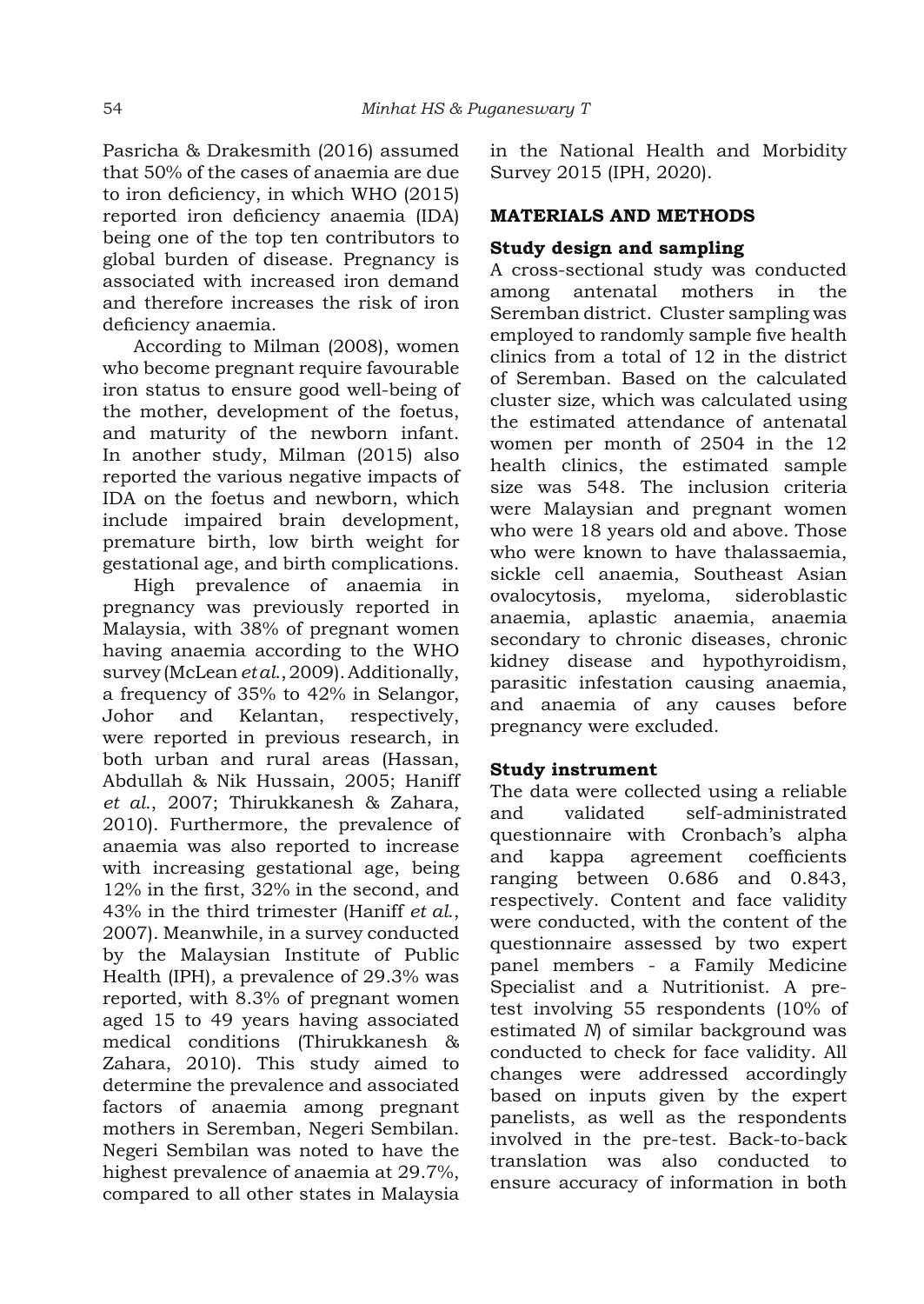the Malay and English versions of the questionnaire.

There were 4 sections in this questionnaire, socio-demographic and socio-economic details, obstetric history, nutritional factors, and iron supplementation status. Anaemia in pregnancy was defined as haemoglobin (Hb) <11.0 g/dL, with mild, moderate and severe anaemia in pregnancy refer to Hb levels of 10.0 to 10.9, 7.0 to 9.9 and <7.0 g/dL respectively (WHO, 2011). Daily nutritional history was collected using a list of animal protein (6 items), vegetables (11 items), fruits (11 items), cereals (8 items), and seafood (6 items), as well as consumption of black tea (1 cup/day, >1 cup/day). All items were measured using a 5-point Likert scale ranging from 0 to 4, in which  $0 =$  never consume,  $1 =$  once monthly,  $2 =$  once weekly,  $3 = 2-3$  times a day, and  $4 =$ daily intake. As for iron supplementation status, a history related to the frequency of intake, supplier, and method of consumption were also obtained.

# **Data analysis**

Data were analysed using IBM SPSS version 22.0. The cut-off points for high intake of vegetables, fruits, cereals, meat, and seafood were decided based on their mean scores. The association between two categorical data was determined by Chi-square test, and a significant association was taken at *p*<0.05 with 95% CI. Meanwhile, multiple logistic regression was used to determine the predictors for anaemia during pregnancy.

# **Ethical approval**

Approvals were obtained from the Medical Research and Ethics Committee (MREC), Ministry of Health Malaysia, and Ethics Committee of Universiti Putra Malaysia prior to the study. Individual consent was also obtained prior to distribution of questionnaire.

## **RESULTS**

#### **Prevalence of anaemia in pregnancy**

The prevalence of anaemia among the respondents is shown in Table 1, with 22% of them having anaemia during pregnancy, of which more than 90% were of mild severity.

| Table 1. Prevalence of anaemia in pregnancy |
|---------------------------------------------|
| among respondents                           |

| <i>Characteristics</i> | n.  | %    |
|------------------------|-----|------|
| Anaemia status         |     |      |
| No                     | 376 | 78.0 |
| Yes                    | 106 | 22.0 |
| Mild                   | 101 | 95.3 |
| Moderate               | 4   | 3.8  |
| Severe                 |     | ი ი  |

#### **Characteristics of respondents**

Meanwhile, the general characteristics of the respondents are shown in Table 2. Mean age of the respondents was 29.8±4.8 years old, which were dominated by Malays (74.4%), those with tertiary education (76.6%), unemployed (56.2%), had a household income of >RM 5000 (31.5%), multigravida (56.4%), in the 3rd trimester of pregnancy (61.4%), singleton foetus (99.6%), no history of antepartum haemorrhage (95.2%) and miscarriages (79.9%), had a child spacing of 2 years or more (57.1%), nonobese (85.3%), and non-smoker (99.8%). Majority of the respondents were also non-vegetarian (99.4%), with low consumption of black tea (97.5%), and taking iron supplementation (88.8%) on a daily basis (79.4%) with plain water or fruit juices (98.4%).

# **Factors associated with anaemia in pregnancy**

Significant associations (*p*<0.05) were found between anaemia and maternal education, gravidity, pregnancy trimester, child spacing, seafood intake, intake of iron supplementation, frequency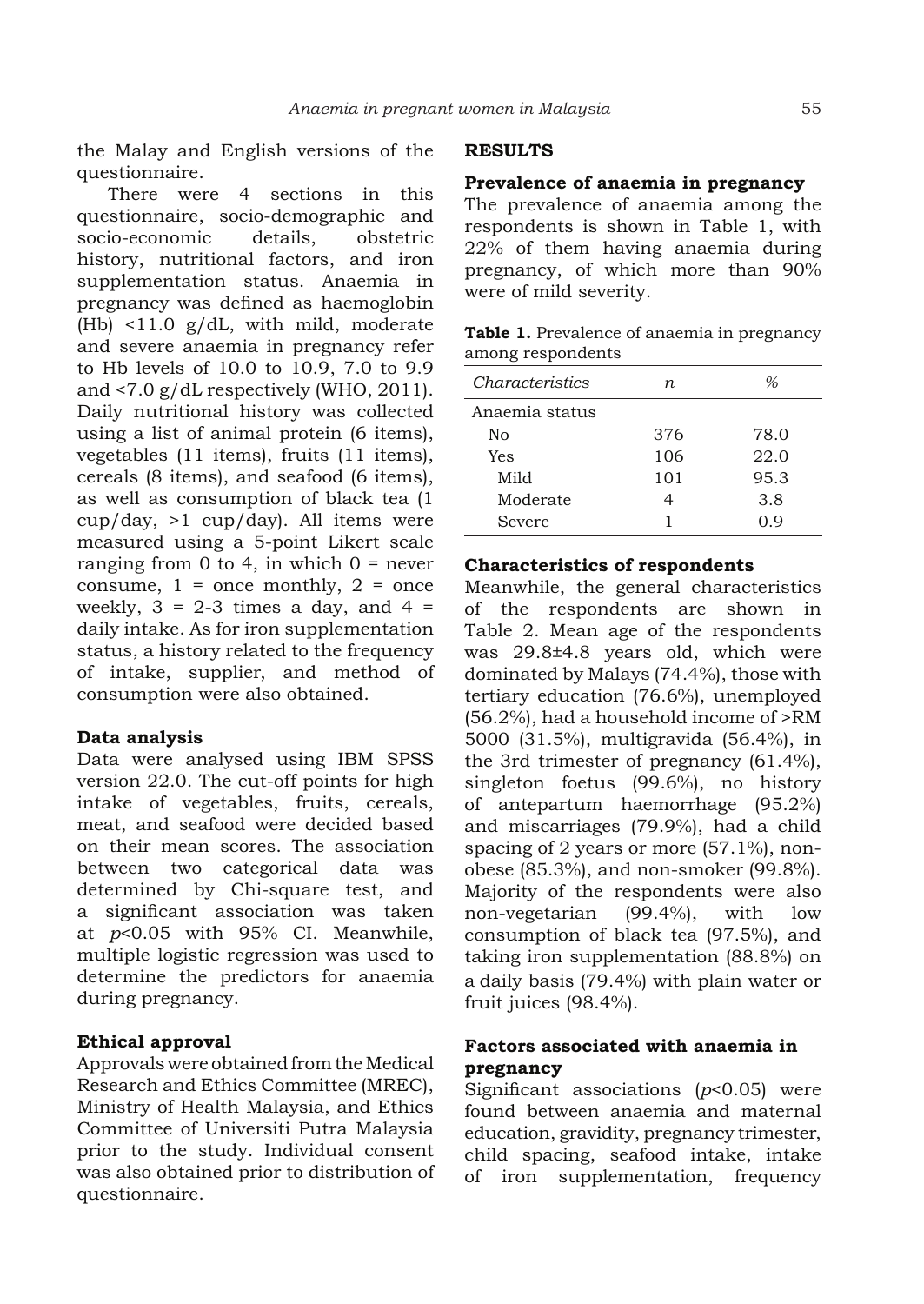| Characteristics                         | n   | $% \mathcal{A}_{\mathrm{d}}$ |
|-----------------------------------------|-----|------------------------------|
| Sociodemographic factors                |     |                              |
| Age (Years) [mean±SD]                   |     | 29.8±4.8                     |
| Ethnicity                               |     |                              |
| Malay                                   | 360 | 74.7                         |
| Chinese                                 | 57  | 11.8                         |
| Indian                                  | 57  | 11.8                         |
| Others                                  | 8   | 1.7                          |
| Residential area                        |     |                              |
| Urban                                   | 239 | 49.6                         |
| Rural                                   | 243 | 50.4                         |
| Maternal education                      |     |                              |
| Primary                                 | 14  | 2.9                          |
| Secondary                               | 99  | 20.5                         |
| Tertiary                                | 369 | 76.6                         |
| Maternal employment status              |     |                              |
| Employed                                | 271 | 43.8                         |
| Unemployed                              | 211 | 56.2                         |
| Household income                        |     |                              |
| < RM 1000                               | 2   | 0.4                          |
| RM 1000 - RM1999                        | 56  | 11.6                         |
| RM 2000 - RM2999                        | 92  | 19.1                         |
| RM 3000 - RM3999                        | 106 | 22.0                         |
|                                         | 74  |                              |
| RM 4000 - RM4999                        |     | 15.4                         |
| > RM 5000                               | 152 | 31.5                         |
| Marital status                          |     |                              |
| Married                                 | 476 | 98.8                         |
| Unmarried                               | 6   | 1.2                          |
| Obstetric history                       |     |                              |
| Gravidity                               |     |                              |
| Primigravida                            | 158 | 32.8                         |
| Multigravida                            | 272 | 56.4                         |
| Grand-multigravida                      | 52  | 10.8                         |
| Pregnancy trimester                     |     |                              |
| $1st$ trimester                         | 17  | 3.5                          |
| $2nd$ trimester                         | 169 | 35.1                         |
| $3rd$ trimester                         | 296 | 61.4                         |
| Number of foetus                        |     |                              |
| Singleton                               | 480 | 99.6                         |
| Twins or more                           | 2   | 0.4                          |
| History of antepartum haemorrhage (APH) |     |                              |
| Yes                                     | 23  | 4.8                          |
| No                                      | 459 | 95.2                         |
|                                         |     |                              |
| History of miscarriages                 |     |                              |
| Yes                                     | 97  | 20.1                         |
| No                                      | 385 | 79.9                         |
| Child spacing (years) <sup>†</sup>      |     |                              |
| < 2 years                               | 139 | 42.9                         |
| $\geq$ 2 years                          | 185 | 57.1                         |

**Table 2.** Characteristics of the respondents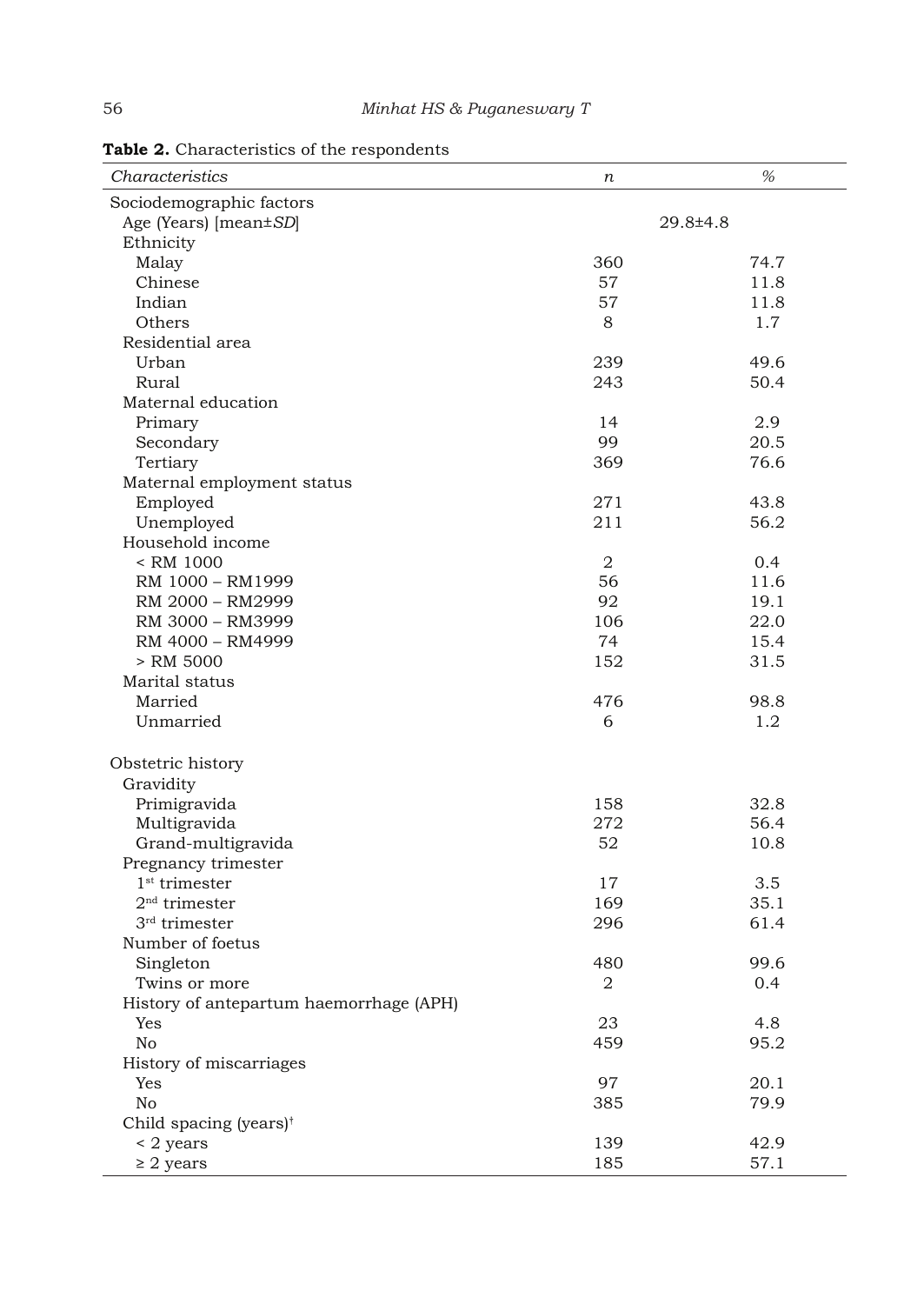Table 2. Characteristics of the respondents [Cont'd]

| Characteristics                                                               | $\boldsymbol{n}$ | %    |
|-------------------------------------------------------------------------------|------------------|------|
| Co-morbidities history                                                        |                  |      |
| Obesity status                                                                |                  |      |
| Obese                                                                         | 71               | 14.7 |
| Non-obese                                                                     | 411              | 85.3 |
| Smoking status                                                                |                  |      |
| No                                                                            | 481              | 99.8 |
| Yes                                                                           | 1                | 0.2  |
|                                                                               |                  |      |
| Nutritional status                                                            |                  |      |
| Vegetarian                                                                    |                  |      |
| Yes                                                                           | 3                | 0.6  |
| No                                                                            | 479              | 99.4 |
| Vegetables intake                                                             |                  |      |
| High intake ( $\geq$ mean score 18.01)                                        | 229              | 47.5 |
| Low intake ( <mean 18.01)<="" score="" td=""><td>253</td><td>52.5</td></mean> | 253              | 52.5 |
| Fruits intake                                                                 |                  |      |
| High intake ( $\geq$ mean score 20.82)                                        | 243              | 50.4 |
| Low intake ( <mean 20.82)<="" score="" td=""><td>239</td><td>49.6</td></mean> | 239              | 49.6 |
| Cereals intake                                                                |                  |      |
| High intake ( $\geq$ mean score 7.95)                                         | 215              | 44.5 |
| Low intake ( <mean 7.95)<="" score="" td=""><td>267</td><td>55.5</td></mean>  | 267              | 55.5 |
| Meat intake                                                                   |                  |      |
| High intake ( $\geq$ mean score 10.10)                                        | 209              | 43.4 |
| Low intake ( <mean 10.10)<="" score="" td=""><td>273</td><td>56.6</td></mean> | 273              | 56.6 |
| Seafood intake                                                                |                  |      |
| High intake ( $\geq$ mean score 11.20)                                        | 232              | 48.1 |
| Low intake ( <mean 11.20)<="" score="" td=""><td>250</td><td>51.9</td></mean> | 250              | 51.9 |
| Black tea                                                                     |                  |      |
| ≤1 cup a day                                                                  | 470              | 97.5 |
| >1 cup a day                                                                  | 12               | 2.5  |
|                                                                               |                  |      |
| Iron supplementation history                                                  |                  |      |
| Intake of iron supplementation                                                |                  |      |
| Yes                                                                           | 428              | 88.8 |
| No                                                                            | 54               | 11.2 |
| Frequency of intake $(n=428)$                                                 |                  |      |
| Daily                                                                         | 340              | 79.4 |
| Twice a day                                                                   | 67               | 15.7 |
| Thrice a day                                                                  | 5                | 1.2  |
| Every other day                                                               | 7                | 1.6  |
| Weekly                                                                        | 9                | 2.1  |
| Method of consumption $(n=428)$                                               |                  |      |
| With plain water or fruit juices                                              | 421              | 98.4 |
| Other beverages (e.g. milk, carbonated drinks,                                |                  |      |
| caffeinated drinks and cordial)                                               | $\overline{7}$   | 1.6  |

† Not applicable for 158 respondents who were primigravida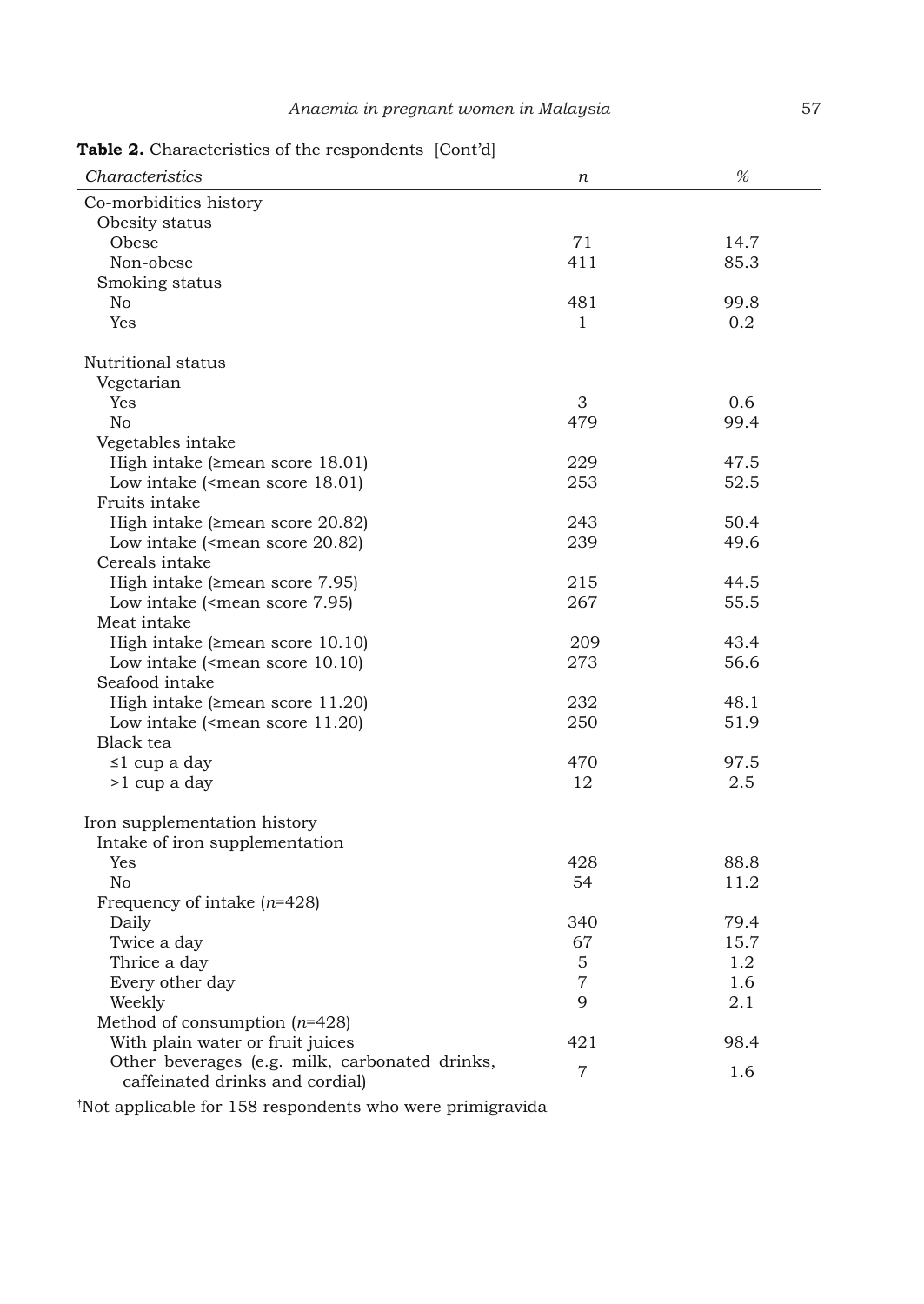of intake, and consumption methods (Table 3).

# **Predictors of anaemia in pregnancy**

Table 4 shows the factors that predicted anaemia in pregnancy. The risk of anaemia in pregnancy was found to be 2.9 times higher among young mothers aged <20 years old (AOR=2.941, 95% CI: 0.404-12.316). Meanwhile, pregnant women with an intake of iron supplementation of once daily

(AOR=0.191, 95% CI:0.074-0.914), more than once daily (AOR=0.149, 95%CI: 0.091-0.248), and low intake of seafood (AOR=0.320, 95% CI: 0.187-0.526) were less likely to develop anaemia during pregnancy.

## **DISCUSSION**

Severe anaemia in pregnancy among women in Malaysia had been previously reported in other studies, with prevalence

| Characteristics                |                | Anaemia in pregnancy         | Statistical findings         |                |             |
|--------------------------------|----------------|------------------------------|------------------------------|----------------|-------------|
|                                | Yes<br>$n$ (%) | N <sub>O</sub><br>$n \ (\%)$ | $x^2$ / Fisher<br>exact test | df             | $p$ -value  |
| Maternal education             |                |                              | 11.889                       | $\mathbf{1}$   | 0.003       |
| Primary                        | 4(28.6)        | 10(71.4)                     |                              |                |             |
| Secondary                      | 34(34.3)       | 65(65.7)                     |                              |                |             |
| Tertiary                       | 68(18.4)       | 301(81.6)                    |                              |                |             |
| Gravidity                      |                |                              | 6.510                        | $\overline{2}$ | 0.039       |
| Primigravida                   | 28(17.7)       | 130(82.3)                    |                              |                |             |
| Multigravida                   | 60(22.1)       | 212(77.9)                    |                              |                |             |
| Grand-multigravida             | 18(34.5)       | 34(65.4)                     |                              |                |             |
| Pregnancy trimester            |                |                              | 10.752                       | $\overline{2}$ | 0.005       |
| 1st Trimester                  | 4(23.5)        | 13(76.5)                     |                              |                |             |
| 2nd Trimester                  | 23(13.6)       | 146(86.4)                    |                              |                |             |
| 3rd Trimester                  | 79(26.7)       | 217(73.3)                    |                              |                |             |
| Child spacing (years)          |                |                              | 6.589                        | $\overline{2}$ | 0.037       |
| $\geq$ 2years                  | 52(28.1)       | 133(81.3)                    |                              |                |             |
| $<$ 2years                     | 26(18.7)       | 113(81.3)                    |                              |                |             |
| Not applicable                 | 28(17.7)       | 130(82.3)                    |                              |                |             |
| Seafood intake                 |                |                              | 16.542                       | $\mathbf{1}$   | 0.001       |
| High ( $\geq$ mean score 11.2) | 70(30.2)       | 162(69.8)                    |                              |                |             |
| Low ( $\le$ mean score 11.2)   | 36(14.4)       | 214(85.6)                    |                              |                |             |
| Intake of iron supplementation |                |                              | 7.540                        | $\mathbf{1}$   | 0.006       |
| Yes                            | 102(23.8)      | 326(76.2)                    |                              |                |             |
| No                             | 4(7.4)         | 50(92.6)                     |                              |                |             |
| Intake frequency $(n=428)$     |                |                              | 48.523                       | $\overline{2}$ | < 0.001     |
| Less than once daily           | 4(25.0)        | 12(75.0)                     |                              |                |             |
| Daily                          | 58(17.1)       | 282(82.9)                    |                              |                |             |
| More than once daily           | 40(55.6)       | 32(44.4)                     |                              |                |             |
| Consumption method $(n=428)$   |                |                              |                              |                | $0.218^{+}$ |
| Plain water and fresh juice    | 99(23.5)       | 322(76.5)                    |                              |                |             |
| Others                         | 3(42.9)        | 4(57.1)                      |                              |                |             |

**Table 3.** Factors associated with anaemia in pregnancy

† Fisher's exact test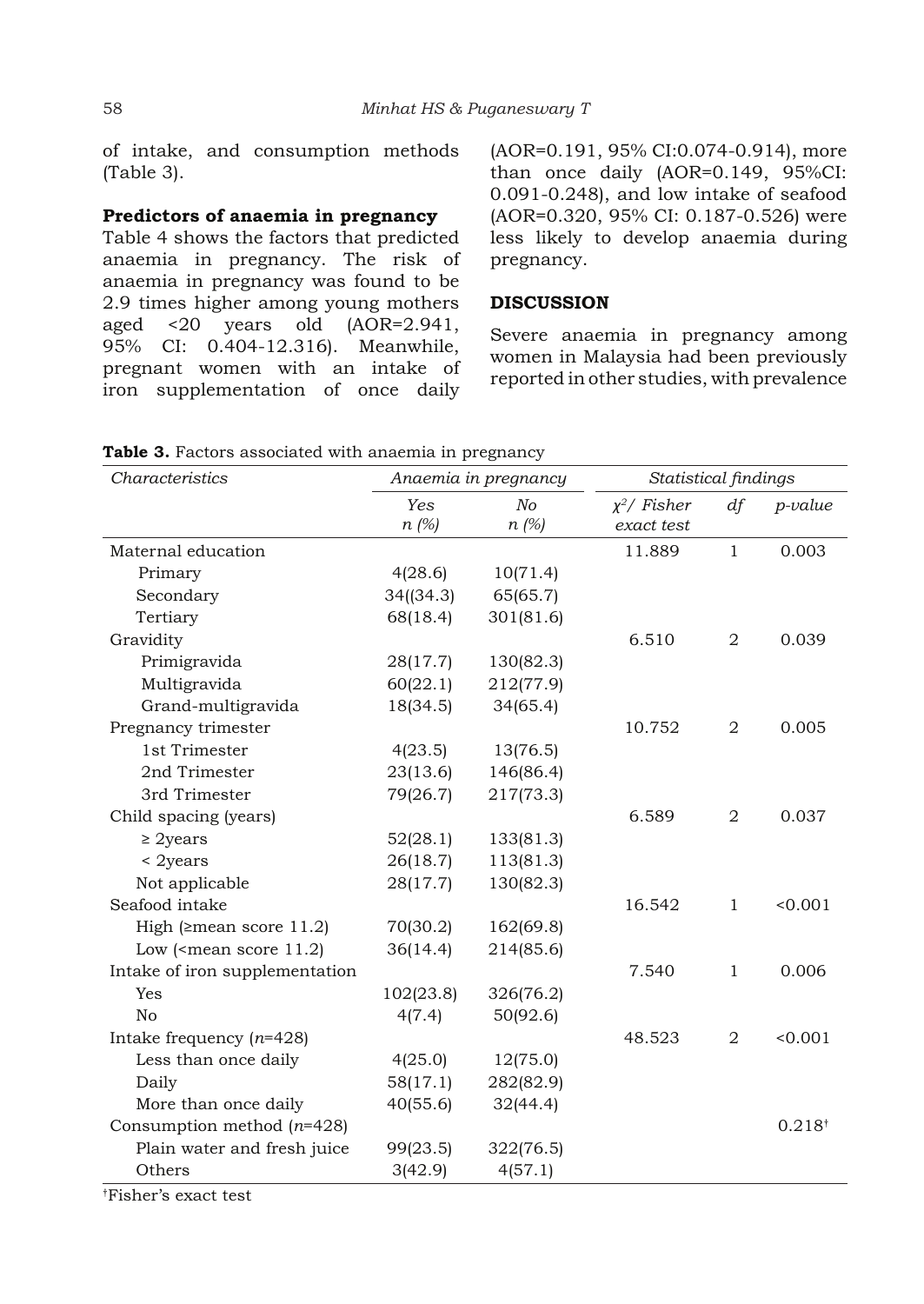| Characteristics                                                                                       |          | SE    | Wald  | $p$ -value | AOR   | 95% CI |        |
|-------------------------------------------------------------------------------------------------------|----------|-------|-------|------------|-------|--------|--------|
|                                                                                                       | β        |       |       |            |       | Lower  | upper  |
| Maternal age                                                                                          |          |       |       |            |       |        |        |
| $\langle 20 \rangle$                                                                                  | 1.079    | 0.921 | 1.372 | $0.024*$   | 2.941 | 0.404  | 12.316 |
| 20-34years                                                                                            | $-0.391$ | 0.921 | 1.158 | 0.282      | 0.676 | 0.084  | 1.558  |
| $\geq$ 35 years (ref)                                                                                 |          |       |       |            |       |        |        |
| Iron supplement<br>intake frequency                                                                   |          |       |       |            |       |        |        |
| >once daily                                                                                           | $-1.905$ | 0.331 | 33.14 | $0.001**$  | 0.149 | 0.091  | 0.248  |
| Once daily                                                                                            | $-1.655$ | 0.731 | 5.124 | $0.024*$   | 0.191 | 0.074  | 0.914  |
| <once (ref)<="" daily="" td=""><td></td><td></td><td></td><td></td><td></td><td></td><td></td></once> |          |       |       |            |       |        |        |
| Seafood intake                                                                                        |          |       |       |            |       |        |        |
| Low intake                                                                                            | $-1.140$ | 0.319 | 12.79 | $0.001**$  | 0.320 | 0.187  | 0.526  |
| High intake (ref)                                                                                     |          |       |       |            |       |        |        |
| Period of amenorrhea <sup>†</sup>                                                                     |          |       |       |            |       |        |        |
| Constant                                                                                              | 1.436    | 0.876 | 2.876 | 0.101      | 4.204 |        |        |
| *Sionificant at n<0.05                                                                                |          |       |       |            |       |        |        |

**Table 4.** Predictors of anaemia in pregnancy

\*Significant at *p*<0.05

\*\*Significant at *p*<0.001

† Period of amenorrhea was controlled as confounder

Nagelkerke R square value=0.281

ranging between 38 to 43.8 percent (Tee *et al*., 1984; Ahmad *et al*., 1997; Thaneemali & Jamiyah, 2005; Mclean *et al*., 2009; Milman, 2015). In comparison with the present study, a slightly higher prevalence of 29.3% was also reported in the National Health and Morbidity Survey (NHMS) 2015 (IPH, 2015). Although this study showed a lower prevalence of anaemia in pregnancy among the antenatal mothers who participated in this study, generalisation of this finding among antenatal mothers in Malaysia must be done with caution in view of the potential unequal chance for all eligible respondents to be selected for the study due to the use of cluster sampling.

Based on the WHO (2011) classification of public health importance, the prevalence of anaemia during pregnancy in this study was considered as moderate and was dominated by those of mild severity. However, the mild level of anaemia among majority of the respondents may be related to iron

supplementation, which was evident by the high proportion of respondents being prescribed this supplement during the conduct of this study, indicating underlying IDA as a potential cause. Anaemia in pregnancy is frequently reported among women in developing countries, indicating inadequate preexisting iron stores and insufficient physiological adaptations to pregnancy to meet increased requirements (Osungbade & Oladunjoye, 2012).

According to a review by Santoyo-Sánchez *et al*. (2015), regardless of age, iron intake requirements reach a peak in pregnant women at 27mg/day, with iron deficiency being the most frequent cause of anaemia in women of reproductive age and pregnant women (Milman, 2015). IDA during pregnancy is reported to be associated with impaired brain development of the foetus or newborn, premature birth, a low birth weight for gestational age, and birth complications (Milman, 2015).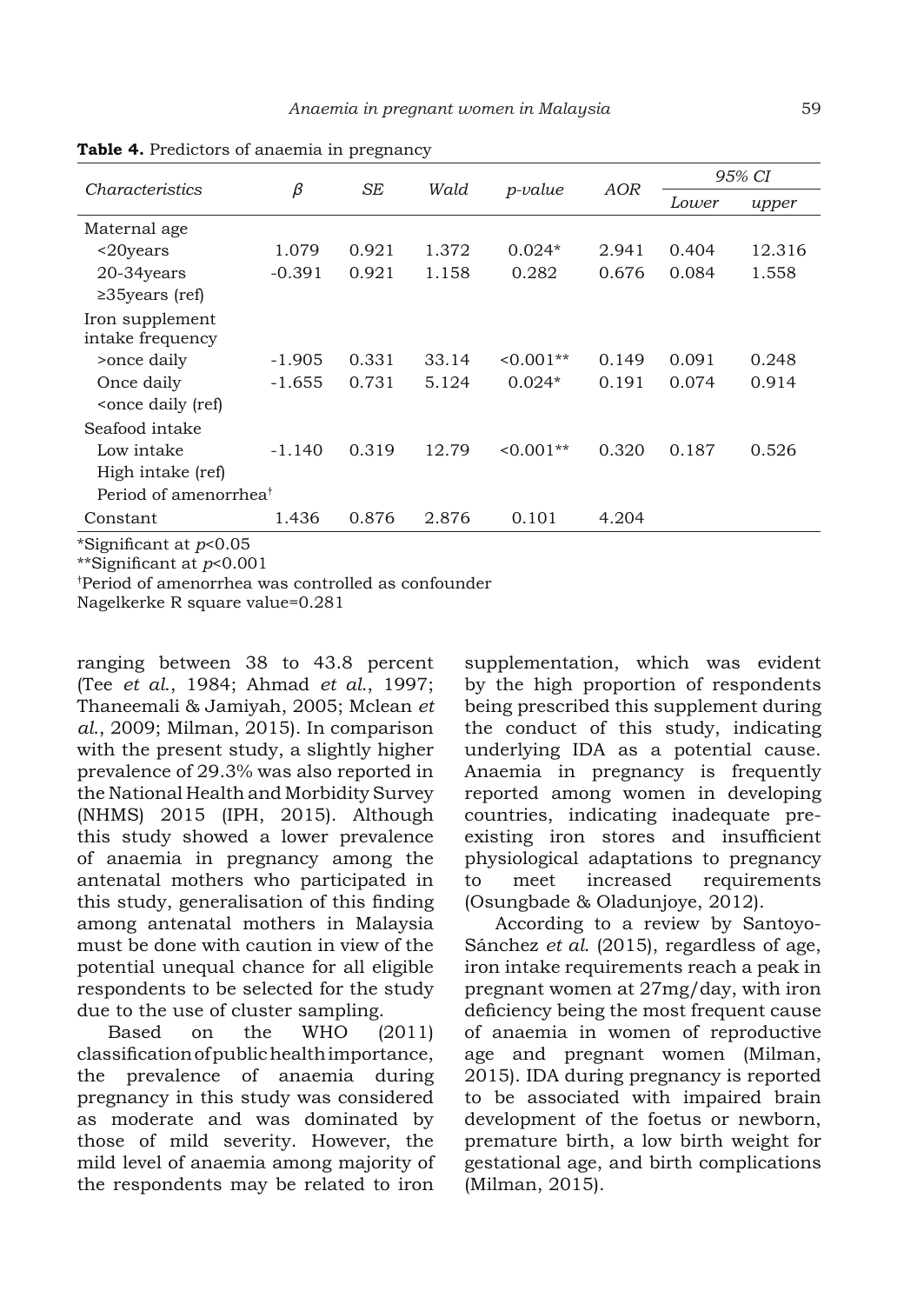Anaemia in pregnancy remains a significant public health problem, particularly issues related to compliance towards iron supplementation and awareness related to its potential detrimental impacts. Oral iron supplementation is cheap, safe, and effective at correcting IDA, which is the second most common cause of anaemia during pregnancy, after physiologic anaemia of pregnancy. However, iron supplement may not be tolerated by some patients, which probably explains the once daily intake among most respondents in the current study.

The higher burden of anaemia in developing countries, particularly among women of reproductive age and children, are mainly related to malnutrition and low bioavailability of micronutrients commonly resulting from poor dietary habits and inadequate intake of foods rich in micronutrients, such as fresh fruits and vegetables (Ghose & Yaya, 2018). According to the WHO recommendations, fruits and vegetables intake of ≥5 servings/day is considered adequate, with anything less as inadequate (Ghose & Yaya, 2018). Compared to women who consumed at least five servings of fruits and vegetables, those who consumed less than five servings of fruits and vegetables had higher odds of suffering from severe and moderate anaemia (Ghose & Yaya, 2018). Despite the important role of dietary intake of fruits and vegetables in the prevention of anaemia, a non-significant relationship was demonstrated in this study with minimal differences observed between those with low and high intake of fruits and vegetables.

The finding of this study also reflected the role of teenage pregnancies or being pregnant at a younger age of <20 years old on the risk of developing anaemia in pregnancy. The association between young age and development of anaemia in pregnancy had been reflected by the high prevalence of anaemia in pregnancy among teenage mothers in previous research. A very high prevalence of 53.1% (95% CI: 46.0, 60.0) was reported in a local study conducted by Nazirah, Tengku Alina & Aziah (2015) in Northwestern Malaysia. The study found that gestational age at booking was strongly associated with anaemia among teenage pregnancy, in which late bookers had 16 times higher odds of getting anaemia compared to early bookers (AOR=16.33; 95% CI: 6.51–40.99). This is because the risk of anaemia in pregnancy increases with the progression of pregnancy. Furthermore, a study involving 458 pregnant adolescents with a mean age of 16 years old in Brazil by Pinho-Pompeu *et al*. (2017) reported a prevalence of 41.27%, which was significantly associated with preterm labour (*p*=0.003), gestational age at birth of <37 weeks (*p*=0.036), and stillbirth (*p*=0.004). Similarly, another study in Western Jamaica reported that younger mothers aged 18 to 24 years old were more likely to be anaemic compared to those ≥35 years old (odds ratio: 3.44; 95% CI: 1.07–11.06) (Wright *et al*., 2017).

Meanwhile, the findings of this study also revealed that daily or more iron supplementation and low intake of seafood were protective towards anaemia during pregnancy. However, a systematic review on prophylactic iron supplementation in pregnancy concluded many arguments regarding its impact on maternal and infant outcomes (Friedrisch & Friedrisch, 2017). The review suggested considering other factors such as culture, geography, social and economic status, lifestyle, nutritional status, and all issues that determine health conditions in pregnancy and infancy in order to clarify the real impact of prophylactic iron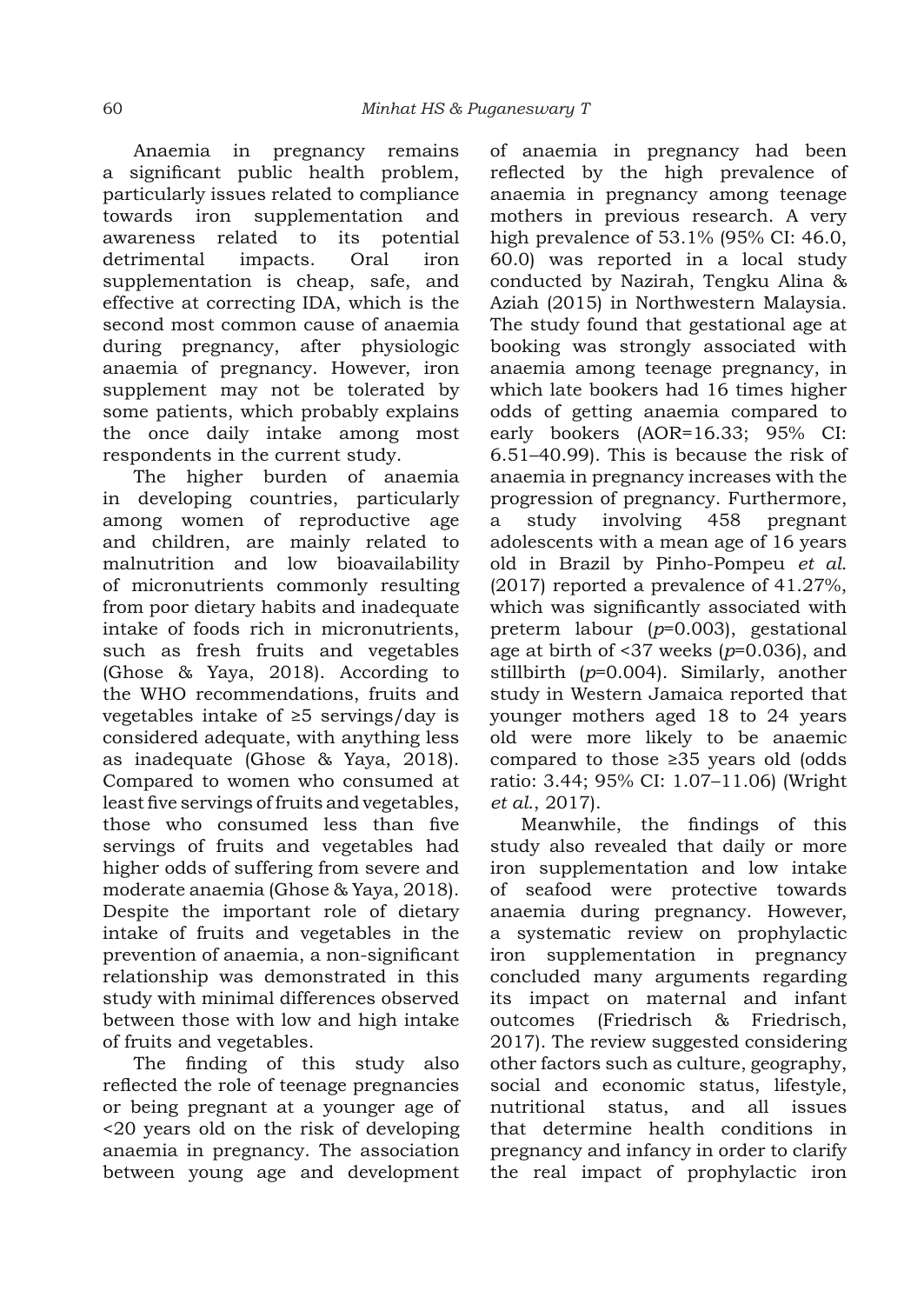supplementation during pregnancy, especially in developing countries (Friedrisch & Friedrisch, 2017). Oral iron is an effective, cheap and safe way to replace iron store, with ferrous salts being preferred to ferric salts due to the poorer absorption and bioavailability of the latter (Nagpal & Choudhury, 2004). The National Guidelines in Malaysia recommends iron supplementation of 100 mg/day for pregnant women and the Malaysian Perinatal Care Manual advocates 100 mg elemental iron/day for prophylaxis in pregnant women (Milman, 2015). However, more recent studies have suggested some advantages from lower doses or intermittent supplementation (Pena-Rosas *et al.,* 2015), with better absorption reported with intake of 40-80 mg once a day or alternate days and avoiding twice daily dosing among iron depleted young nonpregnant women (Moretti *et al.,* 2015). Higher doses potentially increase side effects due to excess unabsorbed iron remaining in the gastrointestinal tract (Pavord *et al.,* 2020).

Contrary to the findings from this study, the protective effect of seafood, such as fish, on the development of anaemia during pregnancy has been reported in a previous study. In a related study by Anlaakuu & Anto (2017) among antenatal attendants at the Sunyani Municipal Hospital, Ghana, they reported that consumption of fish/snails was found to be significantly associated with anaemia among pregnant women. Pregnant women who consumed fish or snails regularly were less likely to become anaemic compared to those who never consumed fish or snails (Anlaakuu & Anto, 2017). Although intake of red meat, particularly beef and liver, has been frequently reported as a good source of iron-rich food, it is also linked with the development of cancer, diabetes, cardiovascular diseases, and

an increased risk of premature death in adults (Agarwal, 2013). Hence, intake of seafood, such as fish and shellfish as an alternative iron-rich food should be considered. The non-significant association between intake of meat and anaemia in pregnancy may be related to the significantly higher proportion of those without anaemia.

Additionally, it is crucially important to have knowledge on the enhancers and inhibitors of iron absorption, such as ascorbic acid, which can significantly increase iron absorption, as well as phytate and calcium that may inhibit iron absorption (Shah *et al.,* 2003). However, many studies on the relationship between iron absorption and intake of certain types of drinks have been mainly conducted among children, with iron being well absorbed from a meal that includes either orange or apple juice (Shah *et al.,* 2003). At risk individuals who are being prescribed with iron supplementation either for prevention or treatment of anaemia should be consulted on its effective consumption methods.

# **CONCLUSION**

The moderately high prevalence of anaemia during pregnancy in this study suggested its role as an ongoing public health concern among pregnant women in Malaysia. Education and awareness on the detrimental impacts of anaemia on pregnant mothers and the foetus, as well as the protective role of an iron-rich diet, such as seafood, in replacement of red meat and iron supplementation are crucial, with special attention on young pregnant mothers urgently needed.

#### **Acknowledgement**

The authors would like to thank the Director General of Health Malaysia for his permission to conduct the study and publish this manuscript.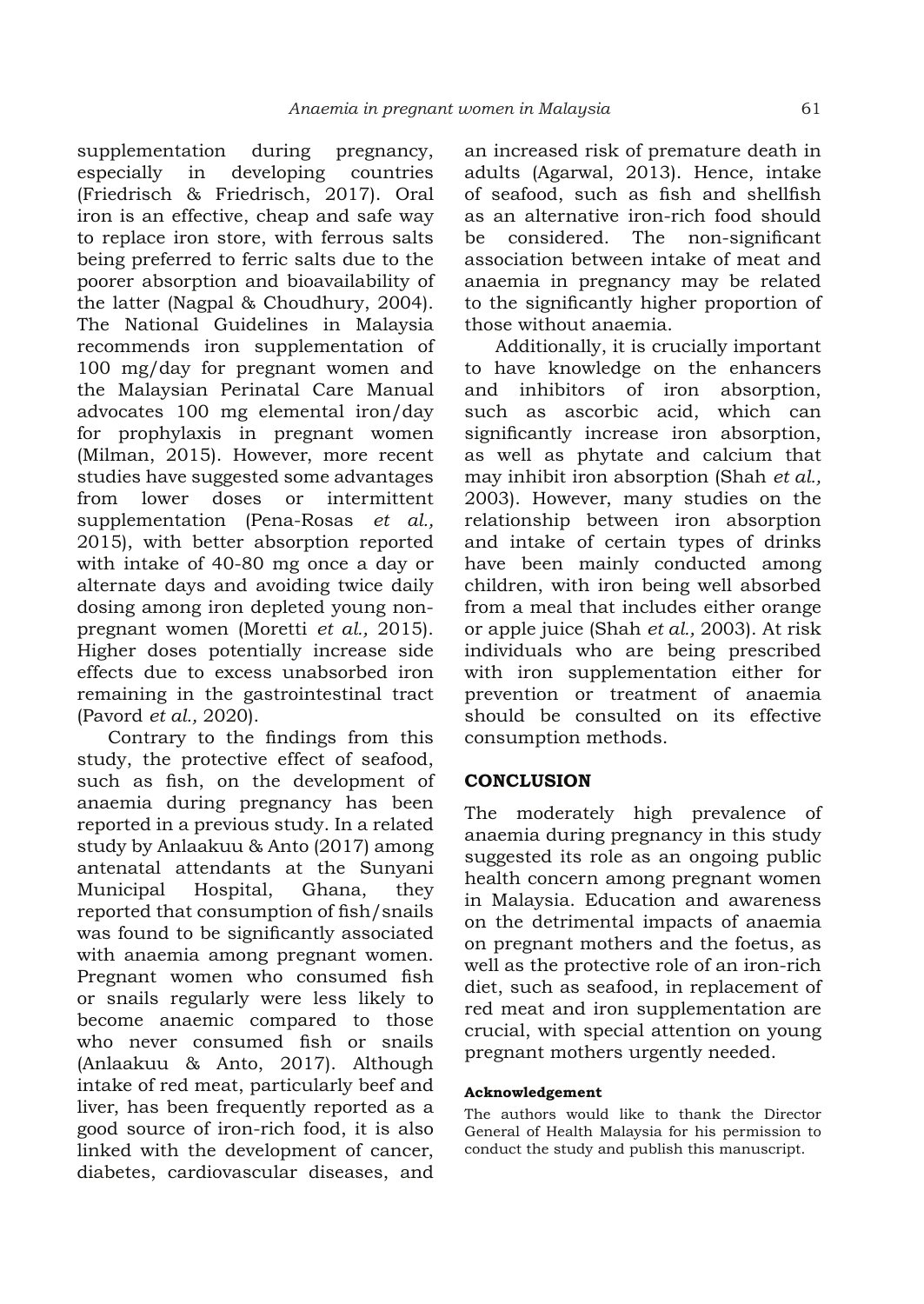#### **Authors' contributions**

HSM, principal investigator, conceptualised and designed the study, prepared the draft of the manuscript and reviewed the manuscript; PT, led the data collection and analysis, and assisted in drafting of the manuscript.

### **Conflict of interest**

The authors declare no conflicts of interest.

#### **References**

- Agarwal U (2013). Rethinking red meat as a prevention strategy for iron deficiency. *ICAN* 5 (4):231-235
- Ahmad ZJ, Jaafar R, Mohd Hassan M, Othman M & Hashim A (1997). Anaemia during pregnancy in rural Kelantan. *Malays J Nutr* 3:83-90.
- Anlaakuu P & Anto F (2017). Anaemia in pregnancy and associated factors: a cross sectional study of antenatal attendants at the Sunyani Municipal Hospital, Ghana. *BMC Res Notes* 10:402.
- Friedrisch JR & Friedrisch BK (2017). Prophylactic iron supplementation in pregnancy: A controversial issue. *Biochem Insights* 27(10):1178626417737738.
- Ghose B & Yaya S (2018). Fruit and vegetable consumption and anemia among adult nonpregnant women: Ghana Demographic and Health Survey. *PeerJ* 6:e4414.
- Haniff J, Das A, Onn LT, Sun CW, Nordin NM, Rampal S, Bahrin S, Ganeslingam M, Kularatnam KI & Zaher ZM (2007). Anemia in pregnancy in Malaysia: a cross-sectional survey. *Asia Pac J Clin Nutr* 16(3):527-36.
- Hassan R, Abdullah WZ & Nik Hussain NH (2005) Anemia and iron status of Malay women attending an antenatal clinic in Kubang Kerian, Kelantan, Malaysia. *Southeast Asian J Trop Med Public Health* 36:1304-1307.
- IPH (2020). *National Helath and Morbidity Survey 2016: Maternal and Child Health.* Institute of Public Health. From http://www.iku.gov.my/ nhms-2016 [Retrieved November 30 2020]
- IPH (2015). *National Health and Morbidity Survey 2015 (Vol. 2)*. Institute of Public Health. From https://www.moh.gov.my/moh/resources/ nhmsreport2015vol2.pdf [Retrieved November 10 2020]
- McLean E, Cogswell M, Egli I, Wojdyla D & De Benoist B (2009). Worldwide prevalence of anaemia, WHO Vitamin and Mineral Nutrition Information System, 1993-2005. *Public Health Nutr* 12:444-454
- Milman N (2008). Prepartum anaemia: prevention and treatment. *Ann Hematol* 87:949-959.
- Milman N (2015). Iron deficiency and anaemia in pregnant women in Malaysia – still a significant and challenging health problem. *J Preg Child Health* 2:168.
- Moretti D, Goede JS, Zeder C, Jiskra M, Chatzinakou V, Tjalsma H, Melse-Boonstra A, Brittenham G, Swinkels DW & Zimmermann MB (2015). Oral iron supplements increase hepcidin and decrease iron absorption from daily or twice-daily doses in iron-depleted young women. *Blood* 126:1981–1989.
- Nagpal J & Choudhury (2004). Iron formulations in pediatric practice. *Indian Pediatrics* 41:807– 815.
- Nazirah J, Tengku Alina TI & Aziah D (2015) Anemia among teenage pregnancy in northwestern Malaysia: What are the factors? *Int J Collab Res Intern Med Public Health* 7(12):196-205
- Osungbade KO & Oladunjoye AO (2012). Preventive treatments of iron deficiency anaemia in pregnancy: A review of their effectiveness and implications for health system strengthening. *J Pregnancy* 2012:454601 https://doi. org/10.1155/2012/454601
- Pasricha SR & Drakesmith H (2016). Iron deficiency anemia: Problems in diagnosis and prevention at the population level. *Hematol Oncol Clin North Am* 30(2):309-25.
- Pavord S, Daru J, Prasannan N, Robinson S, Stanworth S & Girling J (2020). UK guidelines on the management of iron deficiency in pregnancy. *BJHaem* 188:819–830
- Pena-Rosas JP, De-Regil LM, Malave HG, Flores-Urrutia MC & Dowswell T (2015). Intermittent oral iron supplementation during pregnancy. *Cochrane Database Syst Rev* 10:CD009997.
- Pinho-Pompeu M, Surita FG, Pastore DA, Paulino DSM & Pinto E Silva JL (2017). Anemia in pregnant adolescents: impact of treatment on perinatal outcomes. *J Matern Fetal Neonatal Med.* 30(10):1158-1162
- Santoyo-Sánchez A, Aponte-Castillo JA, Parra-Peña RI & Ramos-Peñafiel CO (2015). Dietary recommendations in patients with deficiency anaemia. *Rev Med Hosp Gen Méx* 78(3):144- 150.
- Shah M, Griffin IJ, Lifschitz CH & Abrams SA (2003). Effect of orange and apple juices on iron absorption in children. *Arch Pediatr Adolesc Med* 157(12):1232–1236.